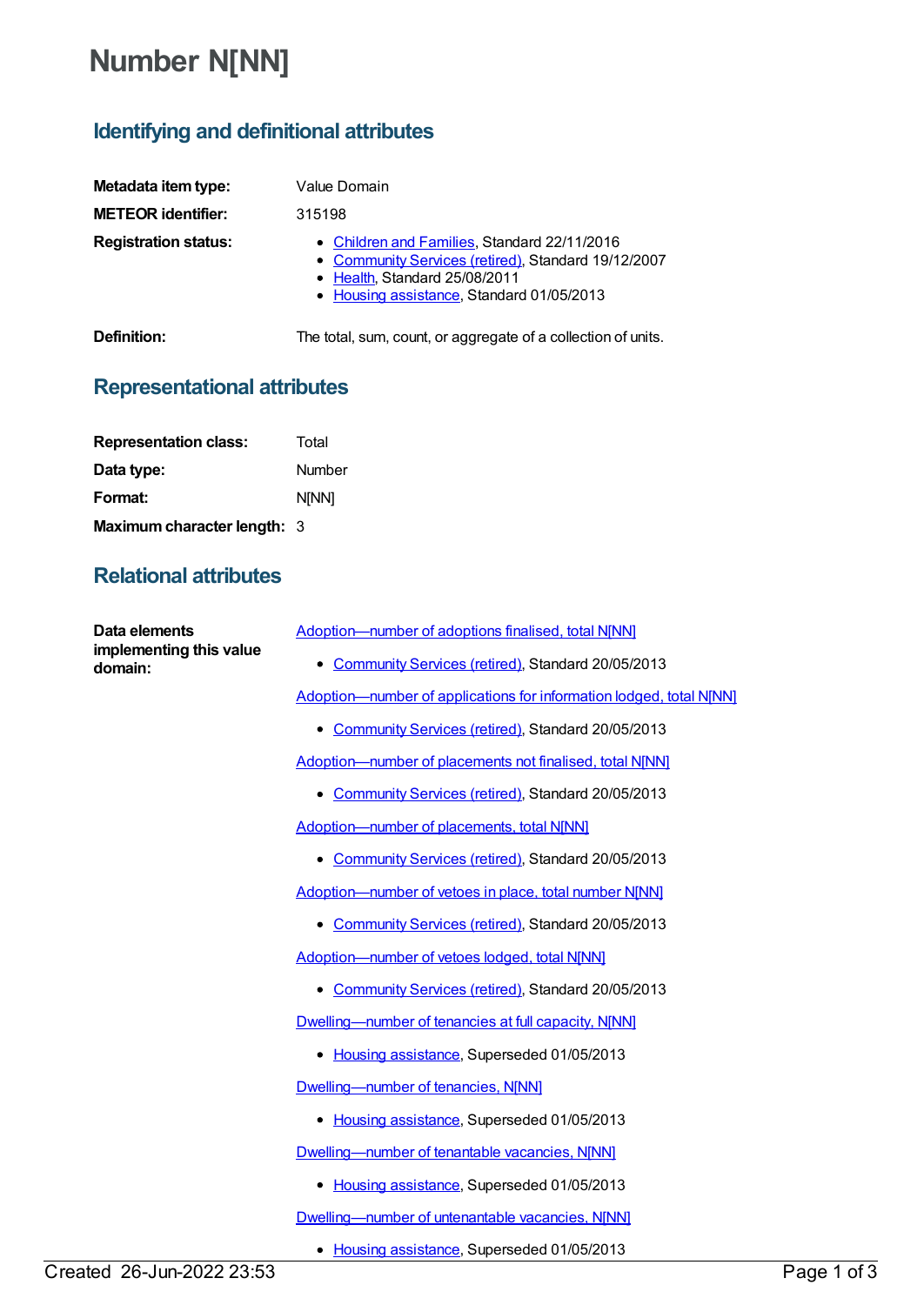Establishment [\(prison\)—number](https://meteor.aihw.gov.au/content/412984) of hospital transfers, number N[NN]

• [Health](https://meteor.aihw.gov.au/RegistrationAuthority/12), Superseded 28/04/2016

Establishment [\(prison\)—number](https://meteor.aihw.gov.au/content/365492) of pregnant prisoners, number N[NN]

• [Health](https://meteor.aihw.gov.au/RegistrationAuthority/12), Superseded 28/04/2016

Establishment [\(prison\)—number](https://meteor.aihw.gov.au/content/376420) of prison entrants, number N[NN]

• [Health](https://meteor.aihw.gov.au/RegistrationAuthority/12), Superseded 28/04/2016

Establishment [\(prison\)—number](https://meteor.aihw.gov.au/content/410463) of prisoners released, number N[NN]

• [Health](https://meteor.aihw.gov.au/RegistrationAuthority/12), Superseded 28/04/2016

Establishment [\(prison\)—number](https://meteor.aihw.gov.au/content/411925) of vaccine doses administered, number N[NN]

• [Health](https://meteor.aihw.gov.au/RegistrationAuthority/12), Superseded 28/04/2016

Maternity model of [care—midwifery](https://meteor.aihw.gov.au/content/558695) caseload size, number N[NN]

[Health](https://meteor.aihw.gov.au/RegistrationAuthority/12), Standard 14/05/2015

[Patient—number](https://meteor.aihw.gov.au/content/695215) of colorectal polyps found, N[NN]

• [Health](https://meteor.aihw.gov.au/RegistrationAuthority/12), Standard 06/09/2018

[Patient—number](https://meteor.aihw.gov.au/content/530387) of colorectal polyps found, number N[NN]

• [Health](https://meteor.aihw.gov.au/RegistrationAuthority/12), Superseded 06/09/2018

Person with [cancer—biopsy](https://meteor.aihw.gov.au/content/490884) core, number N[NN]

• [Health](https://meteor.aihw.gov.au/RegistrationAuthority/12), Standard 14/05/2015

Person with [cancer—positive](https://meteor.aihw.gov.au/content/490961) biopsy core, number N[NN]

• [Health](https://meteor.aihw.gov.au/RegistrationAuthority/12), Standard 14/05/2015

[Prison—number](https://meteor.aihw.gov.au/content/620390) of hepatitis C treatments commenced, number N[NN]

• [Health](https://meteor.aihw.gov.au/RegistrationAuthority/12), Standard 28/04/2016

[Prison—number](https://meteor.aihw.gov.au/content/626269) of hospital transfers, number N[NN]

• [Health](https://meteor.aihw.gov.au/RegistrationAuthority/12), Standard 28/04/2016

[Prison—number](https://meteor.aihw.gov.au/content/626260) of pregnant prisoners, number N[NN]

• [Health](https://meteor.aihw.gov.au/RegistrationAuthority/12), Standard 28/04/2016

[Prison—number](https://meteor.aihw.gov.au/content/624301) of prison entrants, number N[NN]

• [Health](https://meteor.aihw.gov.au/RegistrationAuthority/12), Standard 28/04/2016

[Prison—number](https://meteor.aihw.gov.au/content/626200) of prisoners released, number N[NN]

● [Health](https://meteor.aihw.gov.au/RegistrationAuthority/12), Standard 28/04/2016

[Prison—number](https://meteor.aihw.gov.au/content/626210) of vaccine doses administered, number N[NN]

• [Health](https://meteor.aihw.gov.au/RegistrationAuthority/12), Standard 28/04/2016

Service [episode—funded](https://meteor.aihw.gov.au/content/657284) out-of-home care placement, number N[NN]

• [Children](https://meteor.aihw.gov.au/RegistrationAuthority/17) and Families, Superseded 20/01/2021

Service [episode—funded](https://meteor.aihw.gov.au/content/652026) out-of-home care placement, number N[NN]

[Children](https://meteor.aihw.gov.au/RegistrationAuthority/17) and Families, Superseded 20/02/2021

Service [episode—funded](https://meteor.aihw.gov.au/content/737461) out-of-home care placement, number N[NN]